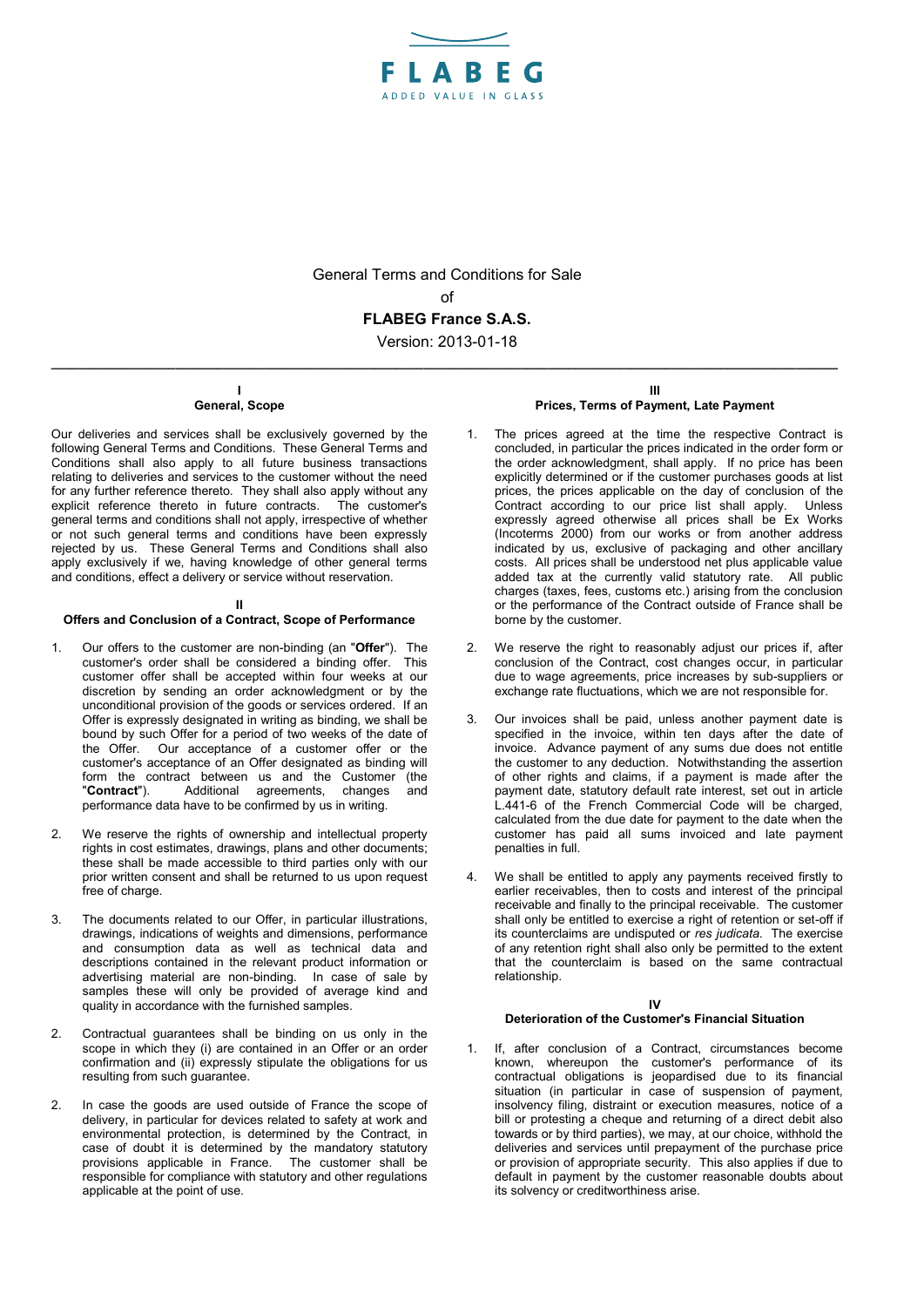- 2. In the cases of Clause IV.1 we are also entitled to withhold deliveries and services until receipt of all payments for outstanding claims against the customer or provision of appropriate security.
- 3. If a current account relationship exists as part of the business relationship we are in the cases of Clause IV.1 also entitled to withhold deliveries and services until receipt of all payments from acknowledged balances or provision of appropriate security.
- 4. If the customer fails to provide prepayment or provision of security in accordance with Clause IV.1 within two weeks of a notice to provide such prepayment or provision, we may rescind the affected Contract.

### **V**

## **Delivery Periods, Delay in Delivery, Partial Deliveries**

- 1. Delivery or service periods stated by us are non-binding unless a delivery period has expressly been agreed as binding in the individual case. Expressly agreed delivery periods begin upon the dispatch of our order confirmation. The delivery period shall be deemed complied with if the goods have been delivered in accordance with Ex Works (Incoterms 2000).
- 2. Our adherence to delivery and service obligations is subject to the timely and correct performance of the customer's obligations. If advance payment is agreed or if the customer has to provide us with documents, permits or releases, the delivery period shall not begin before these requirements are fulfilled.
- 3. If agreed delivery or service periods are exceeded due to circumstances we are responsible for, the customer may rescind the Contract by written notice if we do not remedy such failure within 20 days of a notice from the customer requiring us to do so. In case of non-binding delivery periods, we shall not be in delay in delivery before fruitless expiry of a period of 20 days for delivery set by the customer. The customer may not set such time period earlier than four weeks after the nonbinding delivery date.
- 4. We shall only be in default after expiry of the fixed-remedy periods set out above. In case of force majeure and of unforeseeable, unusual events we are not responsible for, such as business disruptions by fire, flood and similar events, breakdown of manufacturing facilities and machinery, delays in delivery or suspension of deliveries by our suppliers as well as disruptions of operations caused by shortage of raw materials, power or labour, strike, lockout, difficulties to obtain transport, disruptions of traffic, governmental interventions - to the extent these events prevent us from performing on time our delivery and service obligations - we are entitled to defer the delivery or performance for the duration of the impediment plus a reasonable start up period. If the delivery or service is thereby delayed by more than one month, both parties shall be entitled to rescind the affected Contract with respect to the volumes affected by the impairment of delivery or service whereby any damage claims shall be excluded.
- 5. Our liability (subject to the conditions set out above) for each case of delay in delivery is limited in accordance with the provisions in Clause IX.1 to 3. Moreover, any delay in payment will imply a penalty of a flat-rate allowance of 40 euros for recovery costs.
- 6. We may deliver the goods by instalments. Such instalments shall be separate obligations and no breach in respect of one or more of them shall entitle the customer to cancel any subsequent instalment or any Contract.

## **VI Transfer of Risk, Transport and Packaging**

- Deliveries shall be made, unless expressly agreed otherwise between us and the customer, Ex Works (Incoterms 2000) from our works or from another address indicated by us.
- Risk shall pass to the customer in accordance with Ex Works (Incoterms 2000). This shall also apply in case of deliveries by instalment or if we, by way of exception, have assumed additional obligations such as freight charges, delivery or installation, unless delivery is effected by our own vehicles or means of transportation. The collection of the goods to be collected constitutes an essential contractual obligation of the customer. At the customer's request and costs we will insure the goods against theft, breakage, damage in transit, damage by fire or water, and other insurable risks.
- If it is agreed with the customer that the goods are to be shipped by us, the method of shipping and the shipping route will be determined at our discretion by us, unless otherwise agreed in writing with the customer. Also, in this case, the provisions in Clause VI.2 shall apply.
- We do not take back disposable packaging. Instead, we will, at the customer's request, name a third party which will take back the packaging according to the French Packaging regulations, if applicable.

### **VII Reservation of Title**

- We retain the ownership of the goods until the customer has paid their price in full. "**Payment**" is understood to mean the effective receipt of the funds by us of the principal and its incidentals.
- The customer shall be entitled to resell or process the goods on which we retain ownership (the "**Goods with Title Reserved**") in the normal course of its business, provided it does not default on its payments to us. The customer is not entitled to pledge or transfer as security title to any Goods with Title Reserved.
- 3. If the customer resells the Goods with Title Reserved to a third party, the customer shall inform in writing such third party of the reservation of title benefiting to us, and shall inform us of the identity of such third party upon our request.
- If a third party attempts to seize Goods with Title Reserved, the customer undertakes, at its own cost, to take all measures necessary and to act immediately in such a way as to procure compliance with or re-establish our right of ownership over any Good with Title Reserved. In particular, the customer shall inform the third party that such goods are our property, shall immediately notify us, and raise any protests to ensure that the Goods with Title Reserved are freely disposable as soon as possible. If the customer fails to take these measures, we shall be entitled to claim all amounts outstanding immediately. To the extent that delivery of Goods with Title Reserved has not taken place, we shall have the option to deliver them immediately and/or to withhold their delivery until payment is tendered.
- As long as a Good with Title Reserved is not sold, or mixed or combined with other goods or raw materials as part of the customer's or a third party's manufacturing process, the Good with Title Reserved shall remain in the customer's custody until its price is paid in full. Consequently, the customer undertakes (i) to take all necessary measures to protect the Good with Title Reserved and (ii) to identify it individually and not to mix it with other products of the same type from other suppliers. If the Goods with Title Reserved are located in the premises of any third party, the customer will ensure that we are entitled to recover the Goods with Title Reserved directly from such third party.
- 6. In case the customer is in breach of any Contract, in particular default in payment, we are entitled to terminate that Contract,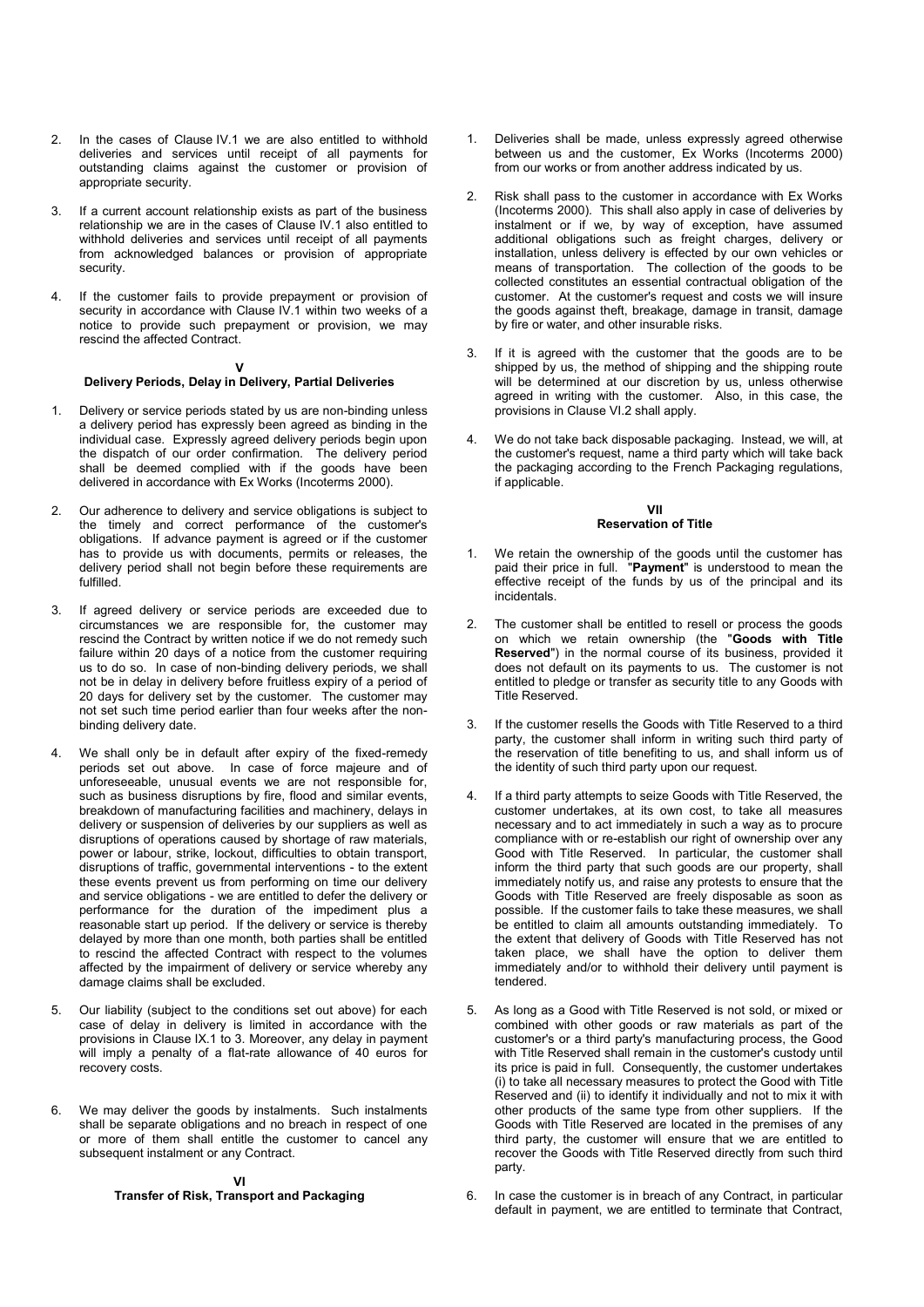without need to judicial recourse, and/or recover the Goods with Title Reserved. The customer is obligated to return, at its cost, the Goods with Title Reserved. We may, however, opt to recover itself the Goods with Title Reserved, in which case we may enter the customer's premises where these are stored, and subsequently store them or have them stored for us.

7. The recovery of one or more Goods with Title Reserved shall not automatically result in the termination of the Contract under which these Goods with Title Reserved were delivered, in particular if other products are still to be delivered by us at the time of said recovery.

#### **VIII**

### **Customer's Claims in the Event of Defects**

- 1. The customer shall notify us without undue delay, but at the latest within one week of delivery of the goods, in writing of obvious defects (e.g. defects of quality or title, wrong delivery or deviations in quantity); hidden defects shall be notified to us in writing without undue delay, but at the latest within one week of being discovered. The customer's claims for defects shall be forfeited if a notice of defect has not been made in time or properly. The acceptance of goods may not be refused for defects that are not of a material nature.
- 2. Without our prior written consent, we will not bear the costs caused by the customer for examination of possible defects. For an effective handling of claims for defects, we will sort out defective goods from an affected delivery, unless we instruct the customer otherwise. The customer will not dispose of defective goods without our prior written consent. Upon our request, the customer shall send defective goods to us for examination.
- 3. The customer shall not be entitled to claims for defects for used goods or goods that have been agreed to be of a lower quality category. The same shall apply in case of deviations, in particular deviations of dimensions, thicknesses, weight, performance data or colour nuances, which are within the tolerances customary in the industry, as well as in case of immaterial reduction of the value or usability of the goods.
- In case of defects, our sole liability shall be at our option to repair or replace such goods. For repaired goods the remainder of the original limitation period shall run from the return of the repaired good; the same shall apply for replaced goods.
- 5. If subsequent performance fails, the customer's only remedy is to rescind the affected Contract.
- 6. Claims of the customer for expenditure required for the purpose of subsequent performance, notably the costs of transport, journeys, labour and material, are excluded to the extent that the expenditure is increased as a result of the goods being brought to a place other than the agreed place of delivery; we may charge such increased costs to the customer. Costs for dismounting and installing defective goods are borne by the customer.
- 7. If the customer wrongly asserts claims for defects (e.g. the goods were not defective), we may charge to the customer reasonable costs incurred; the same shall apply if we wrongly grant claims for defects without being obliged to. In case of defects that are not of a material nature claims for defects are also considered to be wrongly asserted; in case a claim is disproportionally asserted (e.g. all goods are rejected even though only a part is affected), charging of costs will be made on a pro-rata basis.
- 8. Our liability for any damage the customer may have suffered due to defects of goods delivered by us is determined by the provisions in Clause VIII.1, Clause IX and Clause X.

The provisions of this Clause VIII set out a contractual guarantee granted by us to the customer which is granted in replacement of all other guarantees, including the guarantee for hidden defects, to the extent permitted by law.

#### **IX Liability**

- 1. In no event shall we be liable for: (a) indirect loss; (b) loss arising from business interruption; (c) loss of profits; (d) loss of revenue; (e) loss of anticipated savings; (f) loss of customers; (g) loss of opportunity or (h) any other immaterial loss.
- 2. Our liability under a Contract shall be limited to the lowest of (i) an amount of Euro 1.5 million per damaging event, (ii) the price of the affected Contract.
- 3. The liability exclusions and limitations provided for in Clause IX are also applicable to our obligations provided for in Clause VIII and elsewhere in a Contract and to our liability under product liability regulations (*Responsabilité du fait des produits défectueux*) to the extent permitted by law.

# **X**

# **Limitation Periods**

The limitation period for claims by the customer for defects of goods delivered by us or services performed in breach of our obligations - including damage claims – shall be one year from the earliest date permitted by law.

## **XI Place of Jurisdiction, Governing Law**

- The courts of Paris have exclusive jurisdiction to settle any dispute arising out of or in connection with a Contract (a "**Dispute**"). Such exclusive jurisdiction is for our benefit only. As a result, we shall not be prevented from taking proceedings relating to a Dispute in any other courts with jurisdiction. To the extent allowed by law, we may take concurrent proceedings in any number of jurisdictions.
- 2. The legal relationship between us and the customer shall be exclusively governed by the laws of the France. application of the provisions on Contracts for the International Sales of Goods (CISG - Vienna UN Convention) shall be expressly excluded.

# **XII**

## **Security Information**

In case of a visit to its works or workings at its factory premises, the customer shall inform us about the general security regulations and provide protective clothing and other accessories and aids.

### **XIII Final Provisions**

- 1. Set-off and exercise of a right of retention by the customer due to contested counterclaims or counterclaims which are disputed are excluded. The exercise of any retention right by the customer is also excluded to the extent that the counterclaims are not based on the same contractual relationship.
- 2. Without our prior written consent, the customer shall not, in part or in whole, assign its rights and obligations. We may freely assign our rights and obligations under the Contract, in particular to any companies which directly or indirectly controls us, is controlled by us or is under common control with us within the meaning of Article L.233-3 of the French Commercial Code, or to a third party in the event of the transfer, in whole or in part, of our assets or business.